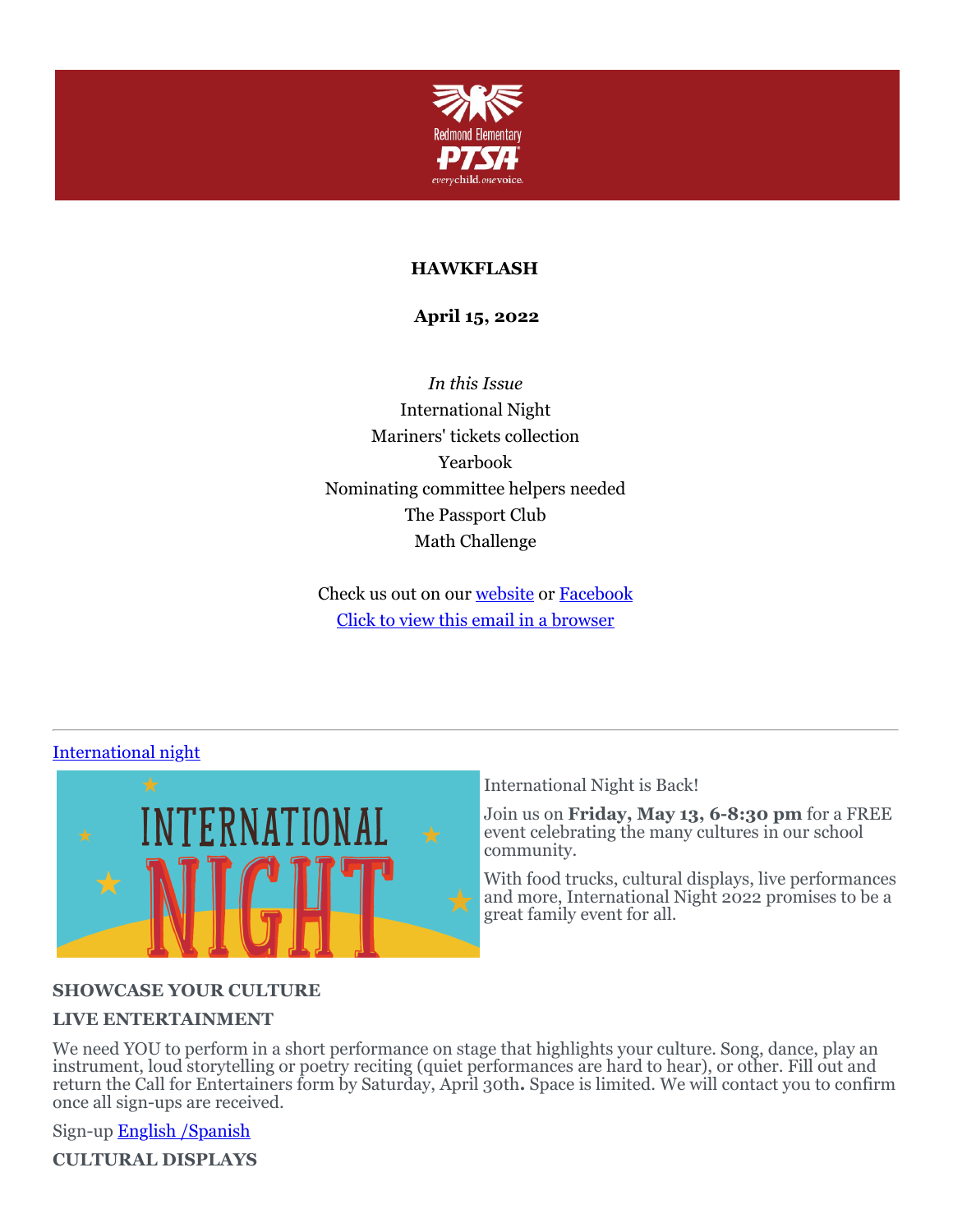Represent your country by bringing, displaying and sharing food samples, posters, artifacts, maps, and/or activities! Multiple entries from the same country/culture will be combined. *Limited space*.

Sign-up [English](https://cts.vresp.com/c/?RedmondElementaryPTS/022fe3ffd7/f55aa07e44/df9d75c771) [/Spanish](https://cts.vresp.com/c/?RedmondElementaryPTS/022fe3ffd7/f55aa07e44/d0708e2f7d)

### **JOIN THE TEAM! Helpers are needed!**

**Contact** [internationalnight@redmondelptsa.org](mailto:internationalnight@redmondelptsa.org).

#### **Seattle Mariners**

Mariners tickets are available for pick up outside the main office on Monday, April 18th after school from 3:50pm-4:15pm. Please email [secretary@redmondelptsa.org](mailto:secretary@redmondelptsa.org) if an alternate time is needed. Thank you!

# **[Yearbook](https://cts.vresp.com/c/?RedmondElementaryPTS/022fe3ffd7/f55aa07e44/eda76afc3b) is looking for your photos!**

If you have pictures from the First Day of School, 100 Days of School, TwosDay, or other Spirit Wear Days please send them to

[yearbook@redmondelptsa.org](mailto:yearbook@redmondelptsa.org)

Order your Yearbook [here](https://cts.vresp.com/c/?RedmondElementaryPTS/022fe3ffd7/f55aa07e44/a058061199)!

#### **Nominating Committee Helpers Needed**



We are still looking for 3 helpers for nominating committee.With many of our current board members reaching term limits at the end of this school year, the search for interested folks is more important than ever and that's where nominating committee comes in.

Nominating committee helps to find folks who might want to know more, discusses the available roles with those people and presents a slate of nominees at our May general meeting to be voted on by members.

With help from current board members, training available and the option to do it all remotely, this is not as complicated as it sounds but it IS a

requirement. In order to move forward as an organization, we need new board members, new committees and just folks who are interested in getting involved and making a difference for our students, staff and families.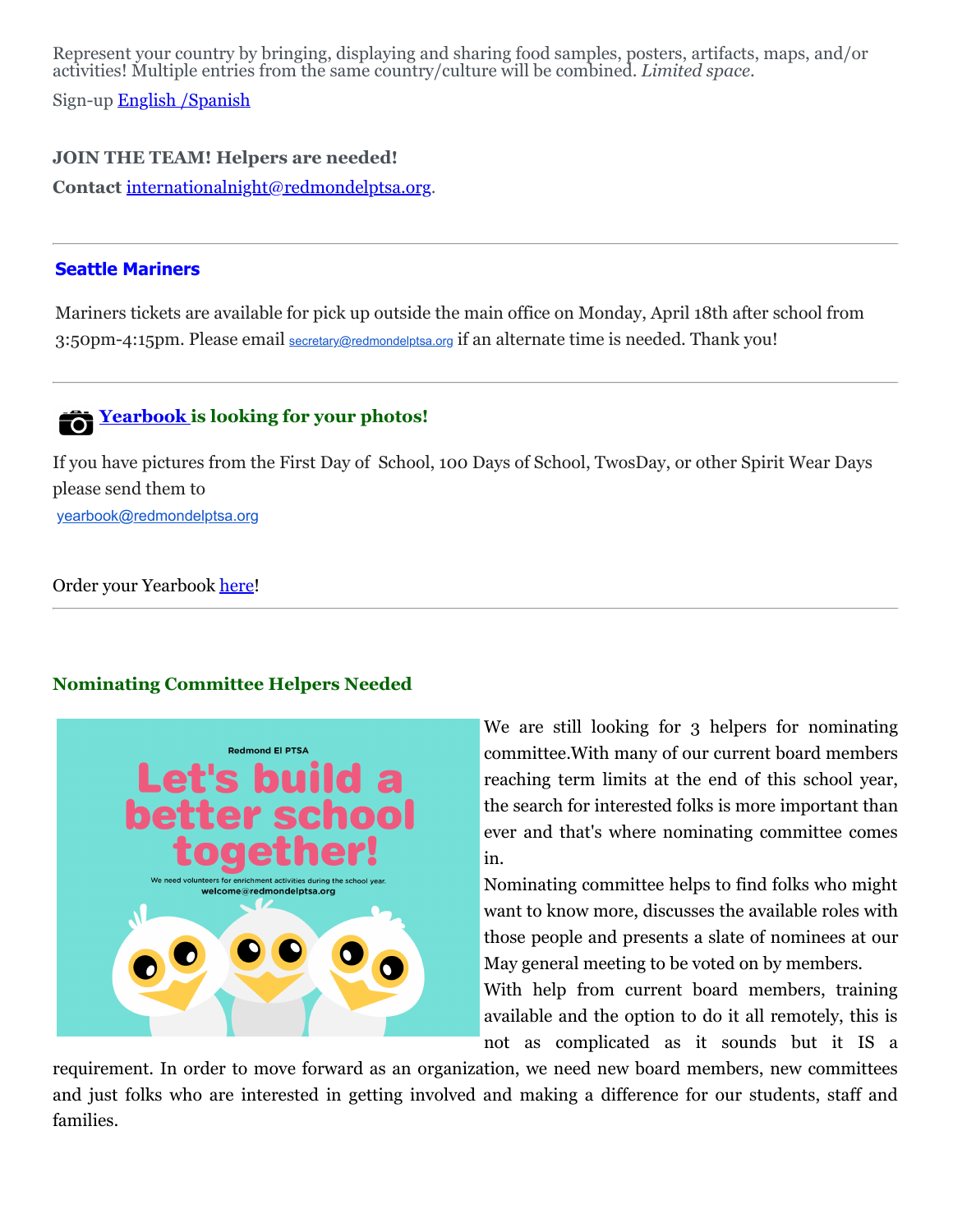

**The Passport Club!**

# **Geography Enrichment Program for Elementary School**

Passport Club is run by PTSA volunteers, we train and test Red El students on their geography knowledge. We have a Distance Learning program available this year. We are going to provide maps online for students to study every month, and on Friday at the end of the month we are going to post test links for students.

Our next Passport Club test is going to be posted on **April 29 in Hawkflash and will cover April** maps. Maps are available here: [https://passportclubonline.com/online-student-study-maps](https://cts.vresp.com/c/?RedmondElementaryPTS/65b6d7a2d1/ea73972d22/f55657df29). Scroll down to "Monthly Maps", select the current month and put password: **HelloWorld**

We also have a Virtual Classroom, where students can access activities that introduce the countries they will be studying each month.

This is the April link : [https://drive.google.com/file/d/1zbmxh4RLyO5eY6vcHP1QjoH9PizQU5\\_v/view](https://drive.google.com/file/d/1zbmxh4RLyO5eY6vcHP1QjoH9PizQU5_v/view) There is a Map Coloring Guide available in the top left corner, the required password is: **HelloWorldDL**

Our Program overview and schedule is available on PTSA website https://redmondelptsa. [org/Page/Pta/passport](https://redmondelptsa.org/Page/Pta/passport) If you have any questions, please feel free to email us at [passportclub@redmondelptsa.org](mailto:passportclub@redmondelptsa.org)

# **Math Challenge**

## **The Math [Challenge](https://cts.vresp.com/c/?RedmondElementaryPTS/022fe3ffd7/f55aa07e44/3dc48c4b03) #[13](https://cts.vresp.com/c/?RedmondElementaryPTS/022fe3ffd7/f55aa07e44/4b1e6949b5)** is online now!

The solution file for Math Challenge #12 is also available online to view/download.

Please see the PTSA [website](https://cts.vresp.com/c/?RedmondElementaryPTS/022fe3ffd7/f55aa07e44/4d838a5dcd) for more information about Math challenge and other fun Math programs.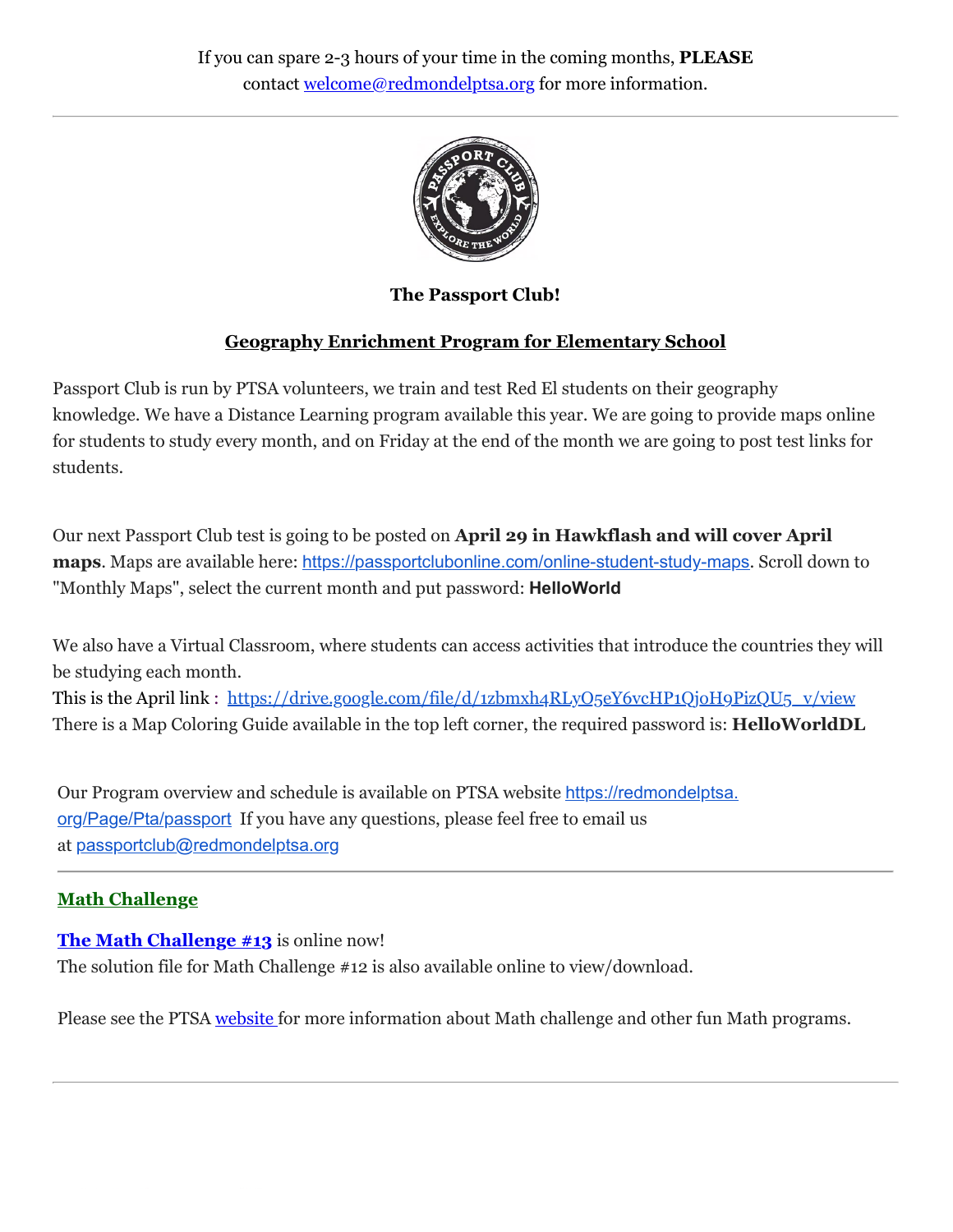

**Library Wish-list**

Would you help us stock our school library shelves and give our students a great selection to choose from on their library day? Please consider supporting

our students and our library by purchasing a book from Mrs. Jones' Amazon Wish List. Select the school's address at checkout, or mail to your home and send it to school with your student. Here is the link to the wish list:

**<https://www.amazon.com/registries/custom/36YB2SI2DHYHF/guest-view>**

## **Links Lunch Buddy**

Become a Lunch Buddy mentor and make a difference in the life of a student at Redmond Elementary. LWSD LINKS Program is seeking volunteers to mentor students at our school. Give 45 minutes of your time each week to enjoy fun games, crafts, and talks with a student who really needs to know that an adult cares about them.

To learn about the process and how to apply, contact Victoria Goetze-Nelson at [vgoetzenelson@lwsd.org](mailto:vgoetzenelson@lwsd.org) or call 425-936-1410. Mentor training and support will be provided.







**For more information and to keep up with PTSA events and programs, follow us on [Facebook](https://cts.vresp.com/c/?RedmondElementaryPTS/022fe3ffd7/f55aa07e44/c8fc0a2903) (Redmond Elementary PTSA), check out our [website](https://cts.vresp.com/c/?RedmondElementaryPTS/022fe3ffd7/f55aa07e44/25e2108678) (www.redmondelptsa.org), and keep an eye on the bulletin board beside the school entrance. Email us: [welcome@redmondelptsa.org](mailto:welcome@redmondelptsa.org)**

[Click to view this email in a browser](http://hosted.verticalresponse.com/649438/022fe3ffd7/TEST/TEST/)

If you no longer wish to receive these emails, please reply to this message with "[Unsubscribe](https://cts.vresp.com/u?022fe3ffd7/f55aa07e44//confirm)" in the subject line or simply click on the following link: Unsubscribe